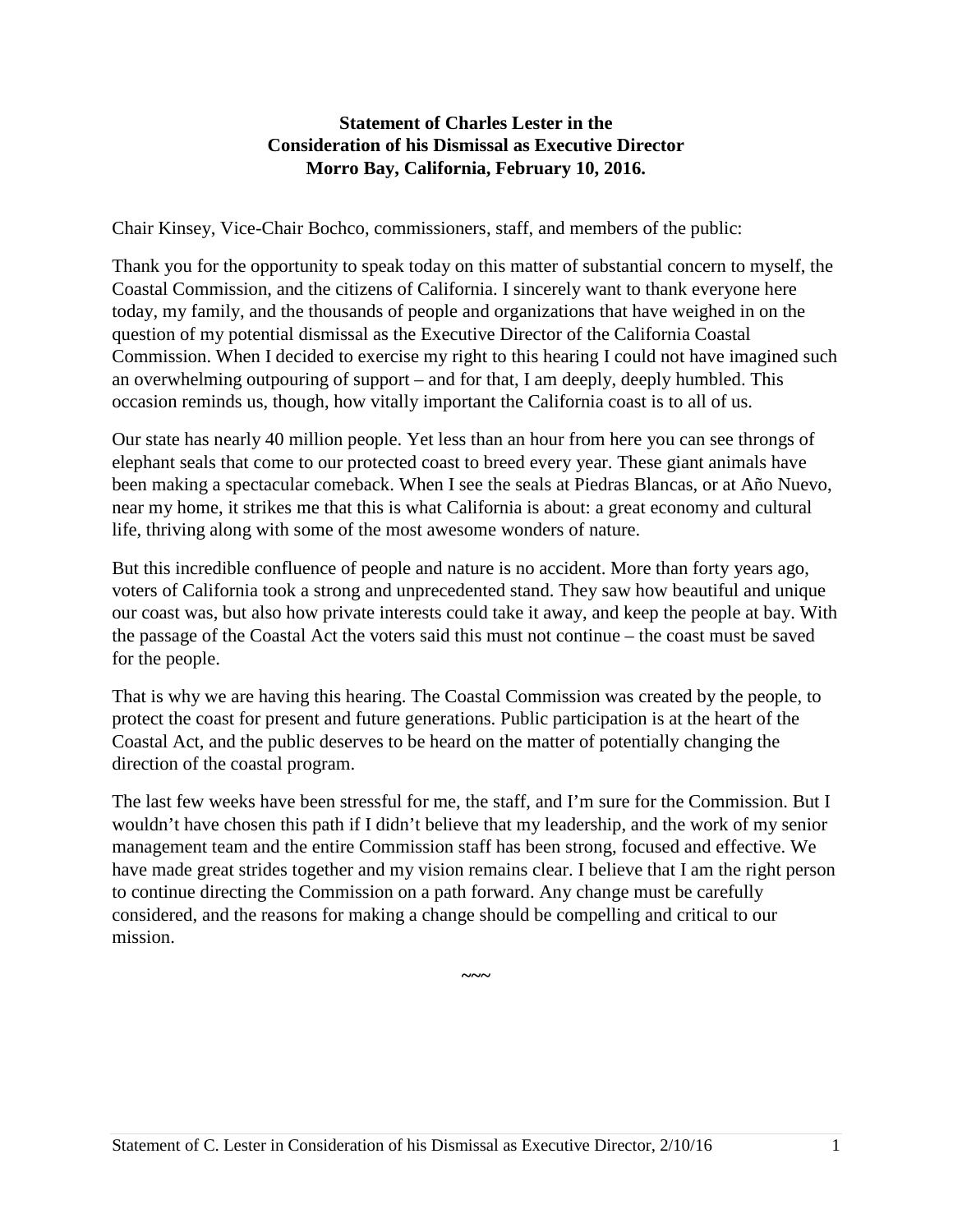So, if you have been following the press in recent weeks, you now know that I am a cerebral, somewhat wonkish, low-key, reasonable, conservation-minded, guy. Still, let me tell you a little bit more about who I am, so that you can understand what drives me in this job.

My parents were teachers, public servants, and engaged in the causes of social justice. They marched on Washington with Dr. King and protested the Viet Nam war. My mother ran the English as a Second Language program at my high school and taught kids from around the world. My late father was a Religious Studies professor specializing in Hinduism and Buddhism. He spoke to me and my brothers at the dinner table about Indra's infinite jeweled net -- the idea that everything in the universe is interconnected. We grew up understanding the importance of being present in the now, and acting with integrity.

I grew up mostly in Boulder, Colorado. But when I was 12, we lived in India for a year, and I experienced things that shaped my worldview at its core. I realized that my culture and way of life was just one of many in the world. That year was the beginning of my global citizenship, and the birth of my desire to work for social justice and the public interest.

I am here today also because early on my parents gave me Rachel Carson's book – *The Sense of Wonder* – and a microscope. Boulder was the perfect place for me to explore nature. I brought snakes and frogs to our backyard, and collected rocks – lots of rocks. Just ask my wife. By the time I left home for Columbia College in New York City, I was on a path to becoming a scientist.

I ended up completing my degree in geochemistry. But meanwhile, other required course work at Columbia exposed me to the great social philosophers, and rekindled my desire to make a difference in the world through social policy. And that is how I ended up at UC Berkeley, studying law and environmental regulation.

Coming to Berkeley opened my eyes and my heart, for the first time, to the California coast. I remember driving down to the recently opened Monterey Bay aquarium with classmates, and checking out some giant kelp that had washed up on a nearby beach. Here was some cool nature I had never seen before. I hiked Pt. Reyes and went to Natural Bridges in Santa Cruz. My future wife and I explored the rocky Mendocino coast.

I earned my law degree and a Ph.D, and wrote my dissertation about offshore oil regulation. In the fall of 1988 I got connected with the Commission, first through studying the agency as a unique social experiment in governance, then through a series of internships as I completed my degrees. In fact, the people that hired me for those internships still work for us today, including my Chief Deputy, Susan Hansch. [so this whole thing is Susan's fault]

I became an analyst with the Commission for a year and a half before heading back to Boulder to be a political science professor at the University of Colorado for four years. I was drawn back to the Commission in '97 to be part of its management team. Over the last 19 years, I have been a district manager, district director, senior deputy director, and now the 4<sup>th</sup> Executive Director of the Commission. I understand how this organization works, bottom to top.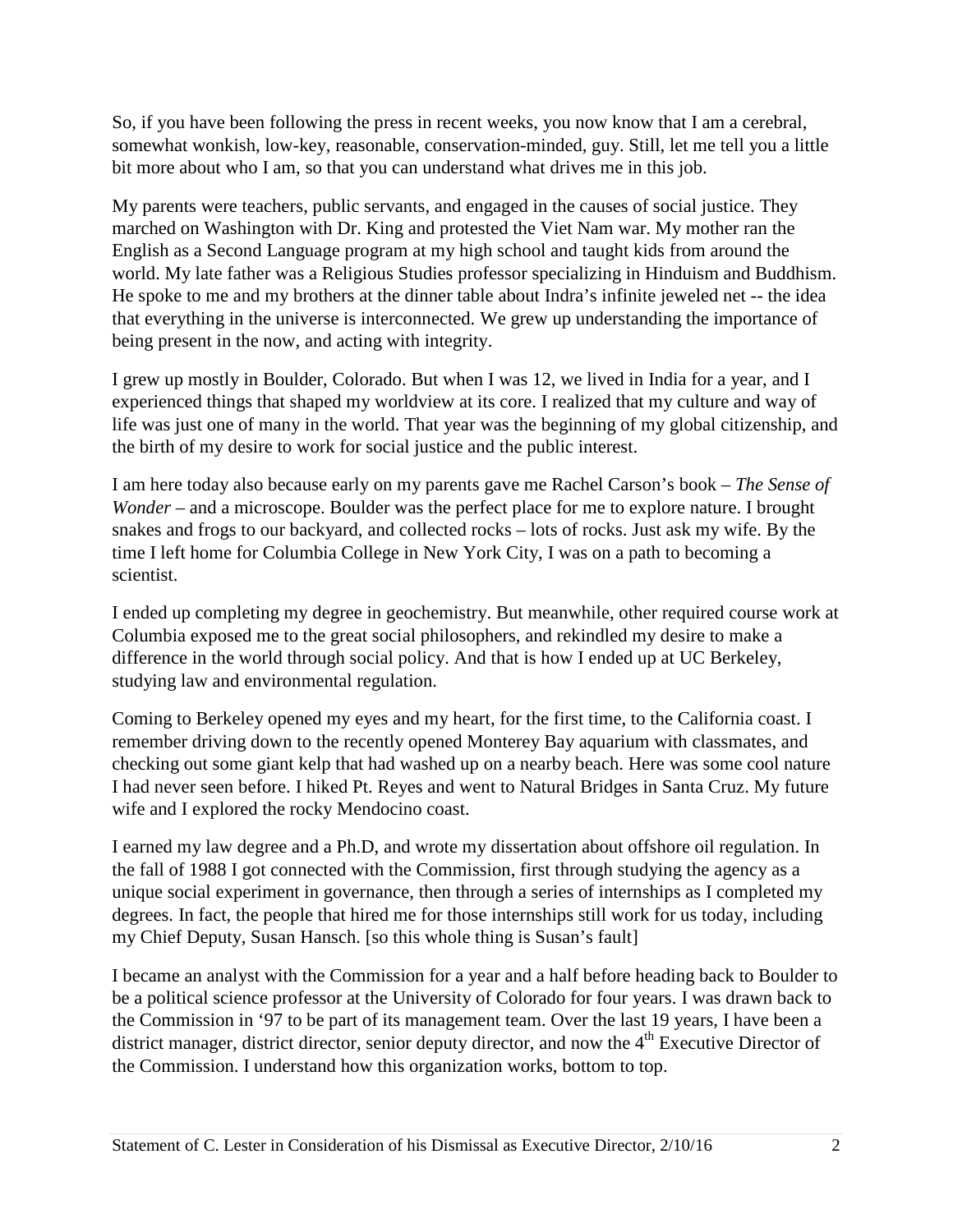People often ask me why I do this job, with its never-ending monthly parade of plans and projects, the inherent conflicts between development and the environment, public and private, state and local; the not infrequent dissatisfaction from some applicants (not all) who want things yesterday; and the chronic underfunding and public criticism that comes with being a government worker? The answer is simple: the work of the Commission speaks to who I am and who I strive to be.

The Commission is a special agency, the very essence of which is to protect the coast for all Californians. We are charged with providing access to the shoreline for everyone, not just those fortunate enough to live on the coast. We are committed to protecting, enhancing and restoring sensitive habitats, scenic landscapes and resources and places of deep cultural significance. We do this in the face of immense pressures to develop some of the most valuable real estate in the world.

We are striving to protect a precious geography and build resilient communities, not just for ourselves, but for our children, and their children, and their children. I have come to appreciate this even more deeply upon becoming a father to my now 12 year old daughter. We work for all generations – past, present and future – and this keeps our eyes on the bigger picture, not just the immediacy of the applications in front of us.

The Coastal Commission is a wonderful place to work because our mission touches so many aspects of society: environmental, social, economic, technical, scientific, legal. The problems we deal with are complex, and require interdisciplinary problem-solving. There often are no easy answers. Most of the recommendations that we bring to you for hearing are the harder ones -- the easy ones get streamlined away. But this is part of the exhilaration of our program too, the coming together in public forums where really important but difficult questions get asked and answered. I am sure this must be why many of you are willing to volunteer as Coastal Commissioners – because you also want to be at the center of this amazing arena where we protect the coast.

**~~~** 

I was extremely dismayed to receive the notice that the Commission was going to consider my dismissal this month. When the Commission unanimously appointed me as Executive Director in 2011, I accepted the position with the goal of bringing continued professionalism, integrity and steady leadership to our mission. I knew that expectations would be high from core supporters of the program. I also knew that there might be a backlash and a concerted effort to change the program from those who hadn't agreed with the direction of Peter Douglas, or from those frustrated by the long-standing institutional independence of the Commission. I was well familiar with the controversy that often surrounds our work, but my hope was to depoliticize my position. I wanted to focus on our mission, while building a stronger agency with more capacity for problem-solving, partnership, and increased public accessibility. And while there surely is more to do, I believe I have moved the Commission forward on all of these fronts.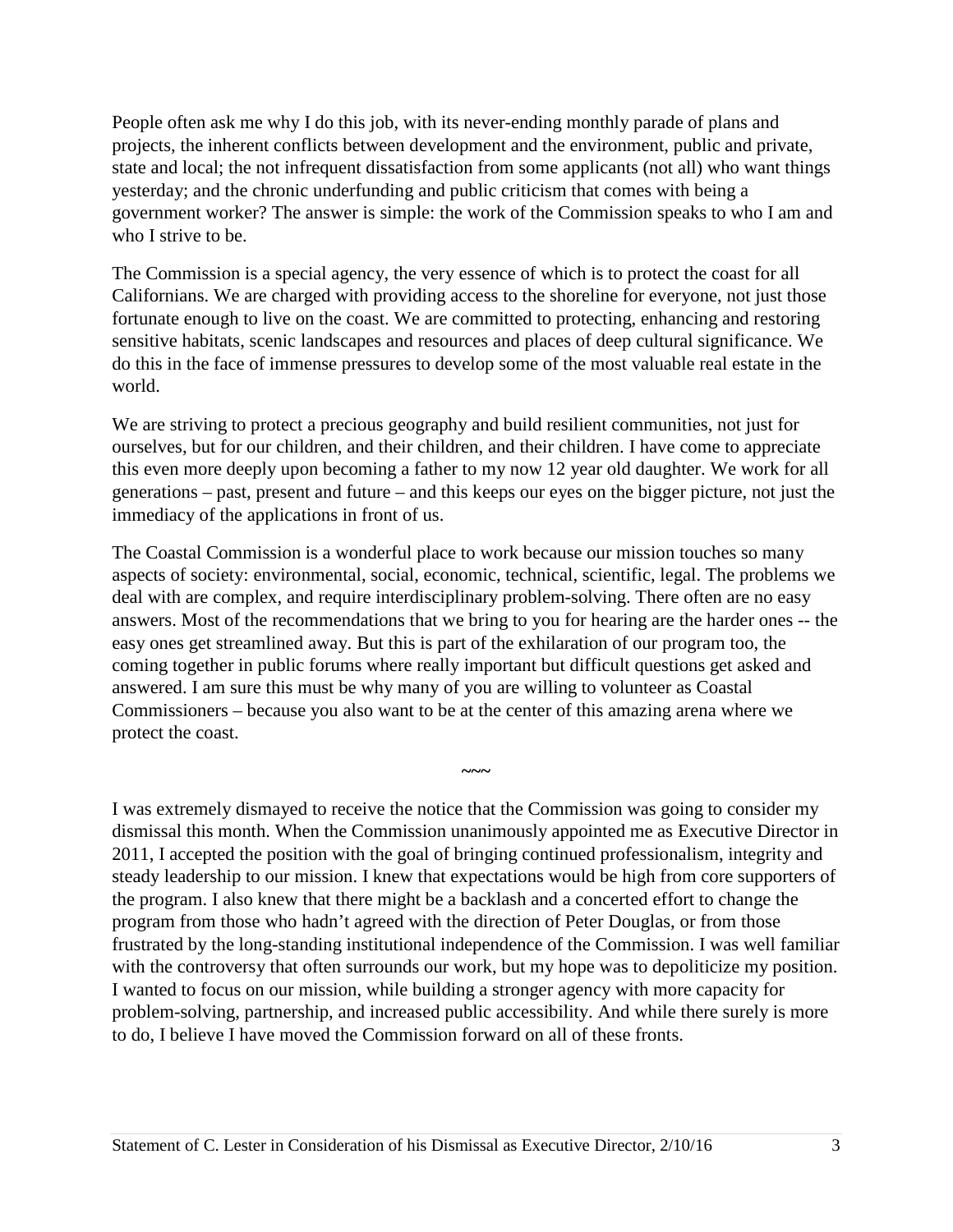# **My Vision**

My vision for the agency has been clear and incisive from day 1. I knew that our agency needed strong direction, including a guiding framework. I worked with the staff, public and this Commission to put in places a roadmap for agency action – a long-overdue update of the Commission's Strategic Plan. Together, we set out seven goals with corresponding objectives and actions. You adopted our plan unanimously, and as Director I have used it effectively to keep our eyes on what became our shared goals and objectives for implementing the Coastal Act. And while we are only half way through the 5 year term on the plan, more than 80% of our actions have been completed or are underway.

# **The Partnership with Local Government**

A major piece of my plan has been to strengthen our partnership with local government through enhanced communication, to better protect resources and increase efficiencies. I wanted to change the way we worked with coastal cities and counties, secure more funding, and refocus our attention on finishing and updating local plans. In particular, we needed to update severely out of date plans to address new realities on our coast, especially climate change and global sea level rise.

The record shows that we have met with great success. The background report provides more detail, but let me summarize, particularly for some of our newer Commissioners who may not know the depth of our accomplishments:

- My team and I worked with the legislature and the Brown Administration to gain funding for 25 new staff positions; and we have secured \$5 million in grant funding for local government.
- We have increased our regular coordination with local government more than ever to help us identify, prioritize and solve problems earlier.
- We have eliminated a backlog of planning items and significantly reduced the average processing time for filed LCP amendments from over a year in 2011 to less than 90 days as of August last year – a reduction of nearly 80%!
- And the Commission has approved major plans and updates largely in agreement with local governments. Each of them provides for significant economic growth and development while still protecting resources consistent with the Coastal Act. They include the Pebble Beach Company's development plan, the Chula Vista Master Plan; the I-5 Corridor expansion plan; the UC Santa Barbara Development Plan; San Diego's Ocean Beach Community Plan update; and significant update work in Solana Beach, Marina del Rey, San Mateo County, and Marin County.

The achievement that I am most proud of, though, is our certification of the Santa Monica Mountains segment of LA County's LCP. Shortly after my appointment, I set my sights on this LCP that had been stuck for years in an impasse between the Commission and the County. I reopened the tricky legal and policy questions surrounding ESHA protection in the mountains, and with the leadership of Supervisor Yaroslavsky and the hard work of County staff, I asked Commission staff to redouble their efforts and together we hammered out an LCP that we could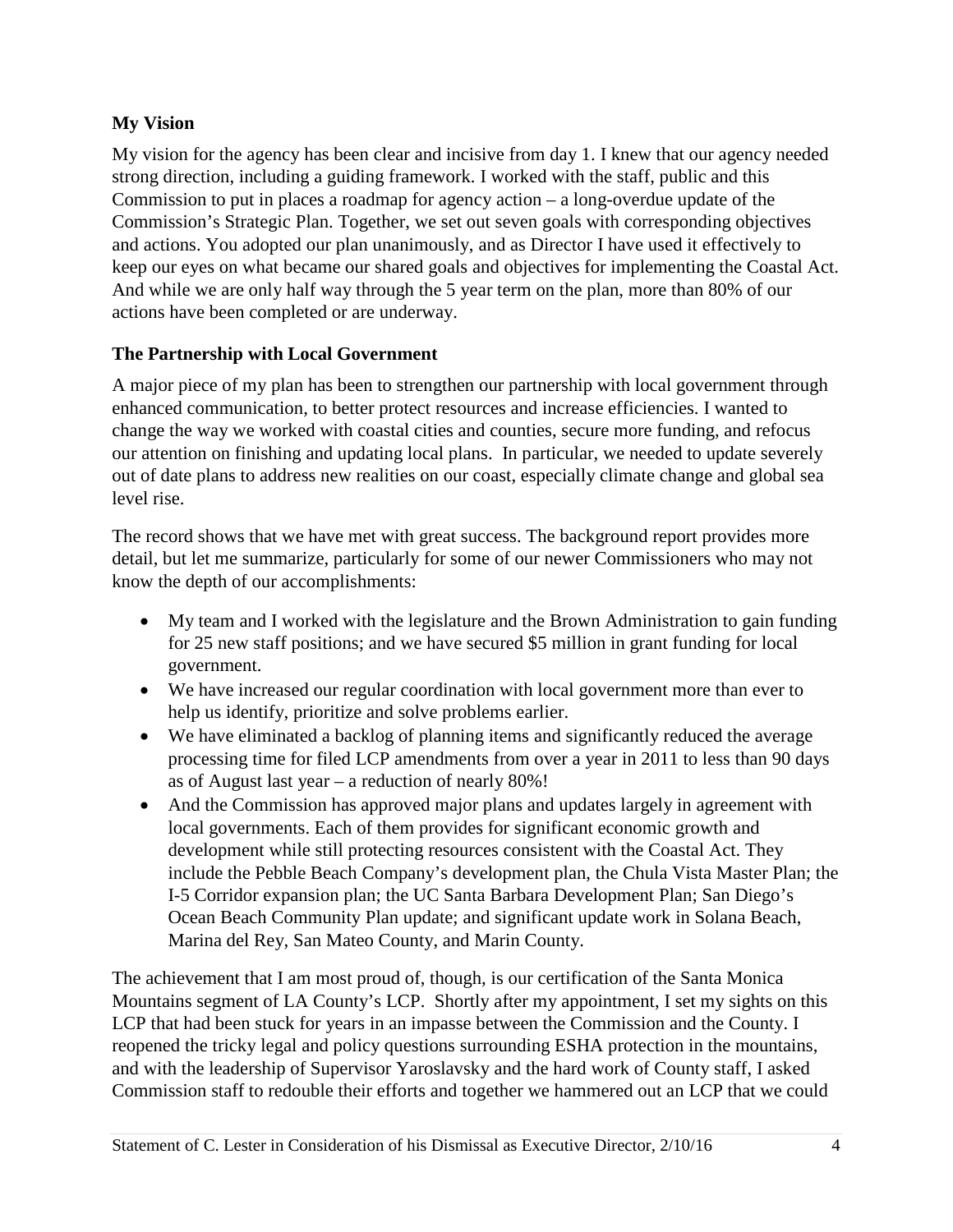all embrace. As some of you will recall, the final point or two of disagreement were resolved at the Commission's public hearing. Both sides compromised, but in the end, we achieved a wellcrafted plan that allows for reasonable development while protecting the unique habitat of the mountains.

## **Access for All and Stewardship of Resources**

The Commission's regulatory work has continued to excel under my direction as well. Staff continues to bring you strong recommendations, based on facts, the best science, and the law. And the Commission has taken strong action, many of them summarized in the background report.

We have been relentless in our protection of public access, particularly through our enforcement program. After working successfully in the legislature to gain our new administrative penalty authority, we have resolved dozens of cases, quickly, without issuing a single fine, illustrating our measured yet effective use of this new credible deterrent. And whether it's Martin's Beach, Ontario Ridge, Paradise Cove or Dana Point, we continue to fight for the people's right to get to and use our shoreline. We use all of the tools available to us, including litigation. But we are not interested in the fight. We are fighting for the outcome.

We have also made great strides on protecting affordable places to stay on the coast, with the Commission leading the way. We have held two workshops and anticipate a third, to develop new information and policy approaches. Your willingness to make hard decisions, such as telling the Port of San Diego that their efforts to date are not good enough, or that a hotel in Santa Monica built in violation should not stand, has been critical to carrying out the Coastal Act. I can tell you that there is an excitement on the staff as we seek new ways to provide lower cost opportunities, such as our recent approval of the Lido hotel in Newport Beach, which included a \$1.4 million mitigation fee to provide overnight camping for Title 1 school kids.

My direction has continued to set a high standard for progressive, tough-minded, but reasonable resource management. More than 98% of the projects we reviewed in the last five years were approved. But these approvals also have strong conditions to protect the resources that make our coast a unique and special place, like sensitive habitats and wetlands, scenic resources, and coastal agriculture.

Our agency remains at the forefront of ocean resource management, too protecting marine mammals and applying rigorous science to assure that industrial development doesn't harm the marine environment. And the Commission has pushed envelopes, with forceful decisions last year to protect the killer whales at Sea World and advance the cause of gender equality in big wave surfing.

There is one policy mandate, though, that has been at the heart of my vision and leadership – addressing climate change and global sea level rise. From the beginning of my directorship, I have been focused on and speaking publically about the critical need for California to begin preparing for the inevitable changes to our coastline that are already unfolding. Sea level rise strikes at the heart of the land and sea interface; it threatens private property and critical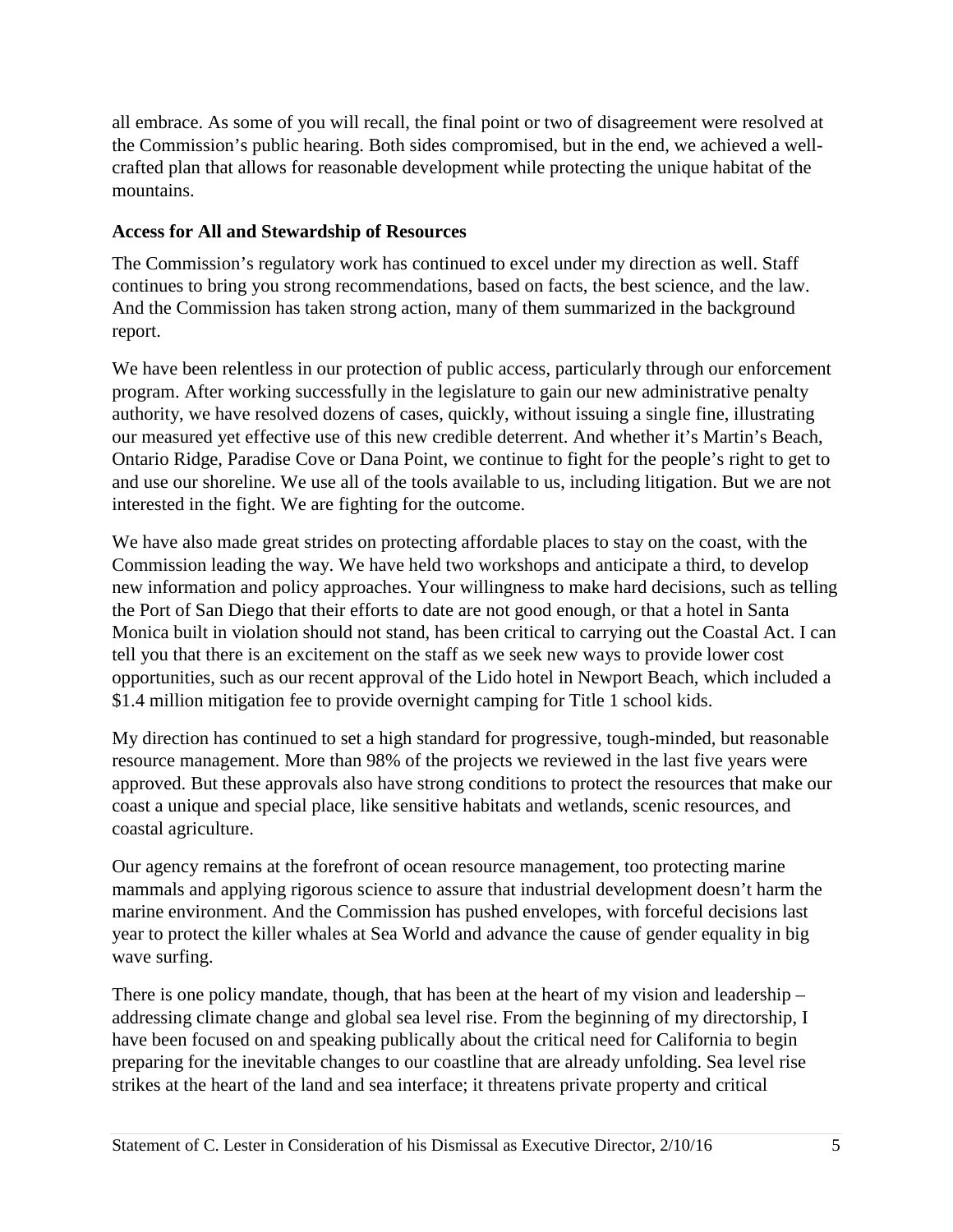infrastructure. And perhaps most important, it raises the specter that many of our beloved beaches could be lost, squeezed out between the rising seas and shoreline development.

We must begin to plan for this change, and under my direction, we have made it a priority for our LCP planning and grants program. I also set my eyes on providing guidance to local governments and applicants about how to address sea level rise. With your input, my team completed a very strong guidance document, unanimously adopted by the Commission last August. While this is just the beginning of a complex mission to address sea level rise, California's coastal program is recognized as leading on this question. Our work also is an essential part of the state's larger *Safeguarding California* climate strategy, and we continue to be an active participant in the administration's multi-agency coast and ocean group, as well as the State Leadership group on sea level rise, spearheaded by the Ocean Protection Council.

## **Interagency Coordination**

We work closely with many other agencies too, including the State Lands Commission, Caltrans, Fish and Wildlife, Department of Conservation, Office of Spill Prevention and Response, the water and air boards, and the Resources Agency. And I have personally worked to maintain strong connections with our federal partners, including visiting Washington DC every February to participate in the annual coastal management meetings and visit congressional offices.

We have also made special efforts to coordinate with State Parks. We share a mission to provide access and recreation and protect coastal resources. I have made this a high priority, and asked Senior Deputy Director Jack Ainsworth to assist me in our coordination work. I have worked directly with the various State Parks directors since I was appointed, including developing a set of principles for collaboration between the Commission and Parks on proposals to raise park fees. In the meantime the Commission has approved six out of seven applications for increased fees, with the seventh (Sonoma County) awaiting resolution in April. We have also worked successfully on many other matters, including restoration of the Malibu lagoon, coastal trail development at Piedras Blancas and dune restoration at MacKerricher state park.

#### **Public Engagement and Accessibility, Media, Information Management**

As I said at the outset, public participation has always been part of our program, but when I became the Director I wanted to move us into the  $21<sup>st</sup>$  Century, embrace E-government and expand our public relations capacity. At my direction we made implementation of our new data management system a priority so that we can provide the Commission and the public with information about our work, which we have. Last year Commission staff received an IT Leadership Award in recognition of this work and in fact, multiple agencies within the Resources Agency are now following our lead using the same general approach. There is more to do, but we are doing it.

I also directed the creation and quick filling of a new Public Information Officer position, to take on all things media-related for the Commission. Although our PIO probably didn't anticipate staffing something like this occasion (sorry Noaki), she is off to a great start getting our message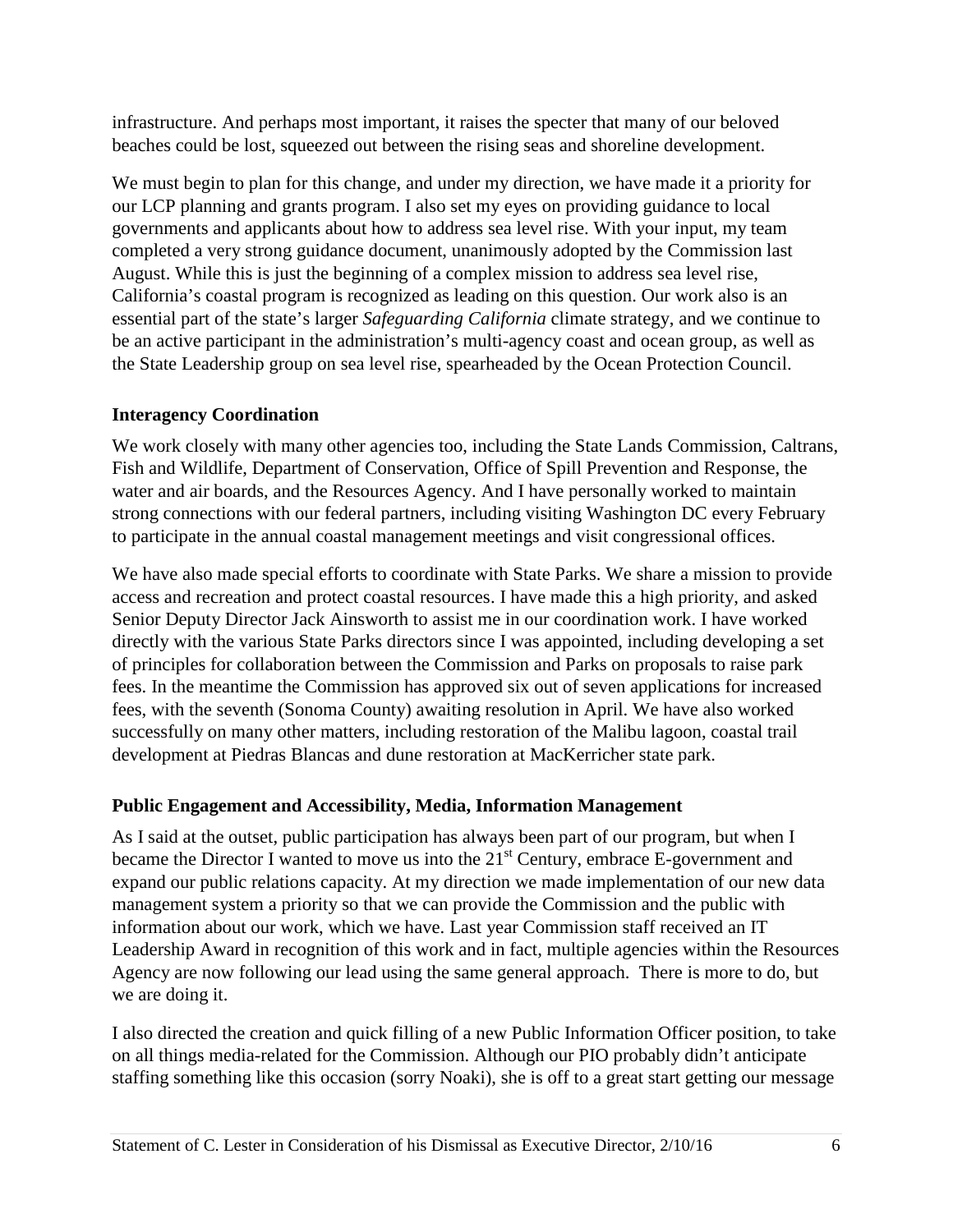out, responding to media inquiries, and taking us into the world of social media on Facebook and Instagram.

We also hired a new webmaster who has improved our website 110%. And we haven't even unveiled the comprehensive update of our site that is contemplated in  $-$  you guessed it  $-$  our Strategic Plan. We have made other  $21<sup>st</sup>$  improvements too, like posting the list of pending appealable local permits, so the public can more easily participate in our appeals process; and completing an online archive of Commission agendas, staff reports and decisions going all the way back to 1995. Last year we also unveiled our new YOURCOAST mapping application that gives the public access to the 1400 public access sites in our Coastal Access guide, right on their favorite digital device.

Finally, last January we made a smooth transition to producing our monthly agenda in English and Spanish, which we have now being doing for over a year.

# **Diversity and Social Justice**

Broadening the access to our program is part of our larger commitment to increasing diversity and addressing social justice. In my letter to Senate President pro tem Kevin de Leon, last year, I identified three main ways we are doing this. First, at its core, the Commission is a social justice program, seeking to protect and provide maximum public access and recreation along our coast for all the people. Again, we have pushed hard through our legislative, planning, regulatory, and enforcement programs to protect this public access. And as I highlighted last year when we approved the Goleta Beach project and adopted our SLR guidance, sea level rise really is an environmental justice issue. Our beaches are a critically important public commons, to be enjoyed by all Californians. And as the sea rises, so must our attention on the social inequities of allowing private shoreline protection projects to adversely impact this public space.

Our Public Education work and the Whale Tail grant program is a second way that we are leading on diversity, by educating the public, sponsoring stewardship events like Coastal Cleanup Day, and by distributing education grants to organizations serving the underserved in our society. Over the past 5 years, we have given more than \$1,700,000 to support school and other youth education projects in under-resourced communities, including rural, low-income, and highly urban areas in Los Angeles and the Bay Area. Many of the kids served by these programs have never even been to the coast, let alone had an opportunity to experience the sea and sand, and learn about the amazing coastal ecology of California.

Finally, as I reported on earlier today, expanding diversity is a core objective within the agency. Reaching our diversity goals will take time, and require strategies on multiple fronts, but we are making progress.

I can tell you that I have never worked with a more open and socially progressive group of people, and while we have work to do assure that our diversity reflects the broad diversity of our state, we are committed to that work. Still, I recognize that this is a core concern of the Commission, which is why I have proposed a Commission subcommittee going forward to help us identify and pursue any and all permissible ways to increase our workforce diversity.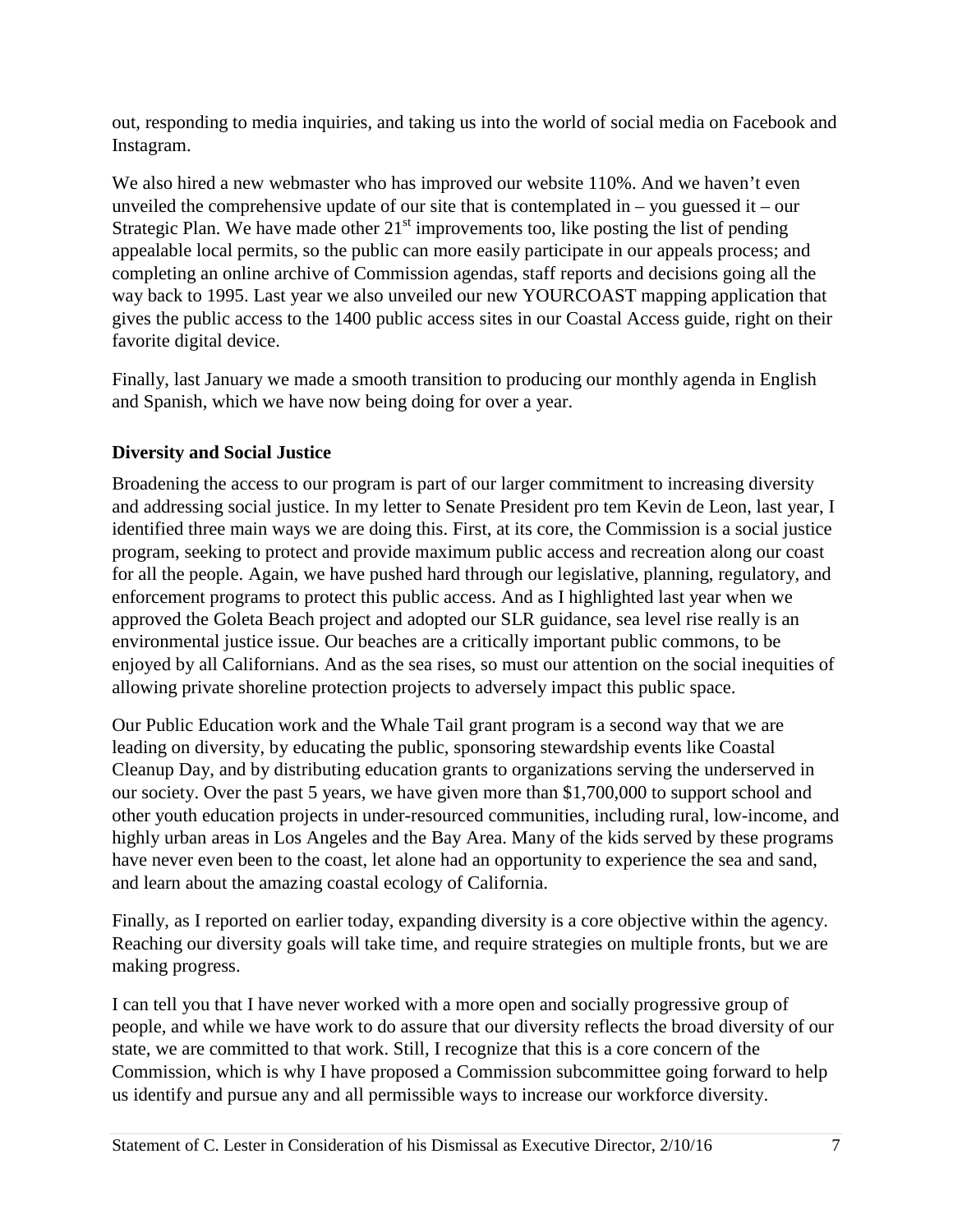### **Regulatory Program Issues, Communication, Trust**

At the University I spent a few years teaching the book "Reinventing Government", which was the popular 90's idea for getting government to work better. So, I understand the importance of improving customer service. Our strategic plan includes multiple objectives to address the efficiency and effectiveness of our regulatory process. Under my direction, we are doing a pretty good job of streamlining, approving approximately 72% of permit applications through minor or consent reviews last year, and moving another 20% of regular hearing items to the consent calendar. And, similar to LCP amendments, we have dramatically reduced the processing time of pending appeals since 2011.

But as with diversity, I have proposed a second Commission subcommittee because I recognize that the Commission has concerns about how the staff works with the Commission, applicants, and stakeholders.

My biggest concern is that we maintain a strong and trusting relationship between the staff and the Commission. In my experience, distrust is often rooted in a misunderstanding or an incomplete or simply incorrect story. Usually the true stories are a little more complicated, probably something we have all been thinking the last few weeks.

I would like to think that few if any persons deliberately cast unfounded aspersions on the staff or Commission. Of course there are some who honestly don't support the goals of the coastal program or don't agree with how the staff and Commission may be applying the requirements of the Coastal Act, and they have a right to disagree. There are also cases when the process legitimately could work better.

The path forward to deal with these situations is to communicate better and more clearly about what people are hearing and saying, to seek out the other side or sides of a story, and to educate ourselves about the process and the legal rules and constraints. Whenever staff receives a complaint, we check the facts before reaching any conclusions. And if facts show a problem or mistake, we try to fix it or learn from it to improve our organization.

We are committed to improving communication with the Commission, and a subcommittee process would be an excellent way to identify concerns and begin to address them systematically as a Commission – Commissioners and staff working together.

Finally, though there are clearly improvements to be made, we also should recognize that not all plans or projects can be made to go smoothly and in agreement. We deal with complex issues, extremely valuable real estate, and one of the most amazing coastal zones in the world. And the level of citizen engagement in California may be beyond compare. It is natural, then, that the socalled "big" projects take a long time, and that we have disagreements about information and process, to say nothing of the outcomes of our decisions. There is a lot at stake, for everyone. Complexity, conflict, and the challenge of difficult decisions come with the territory. My goal is to make our program as efficient and accessible as possible, so that when we argue, we are arguing not about process but about outcomes.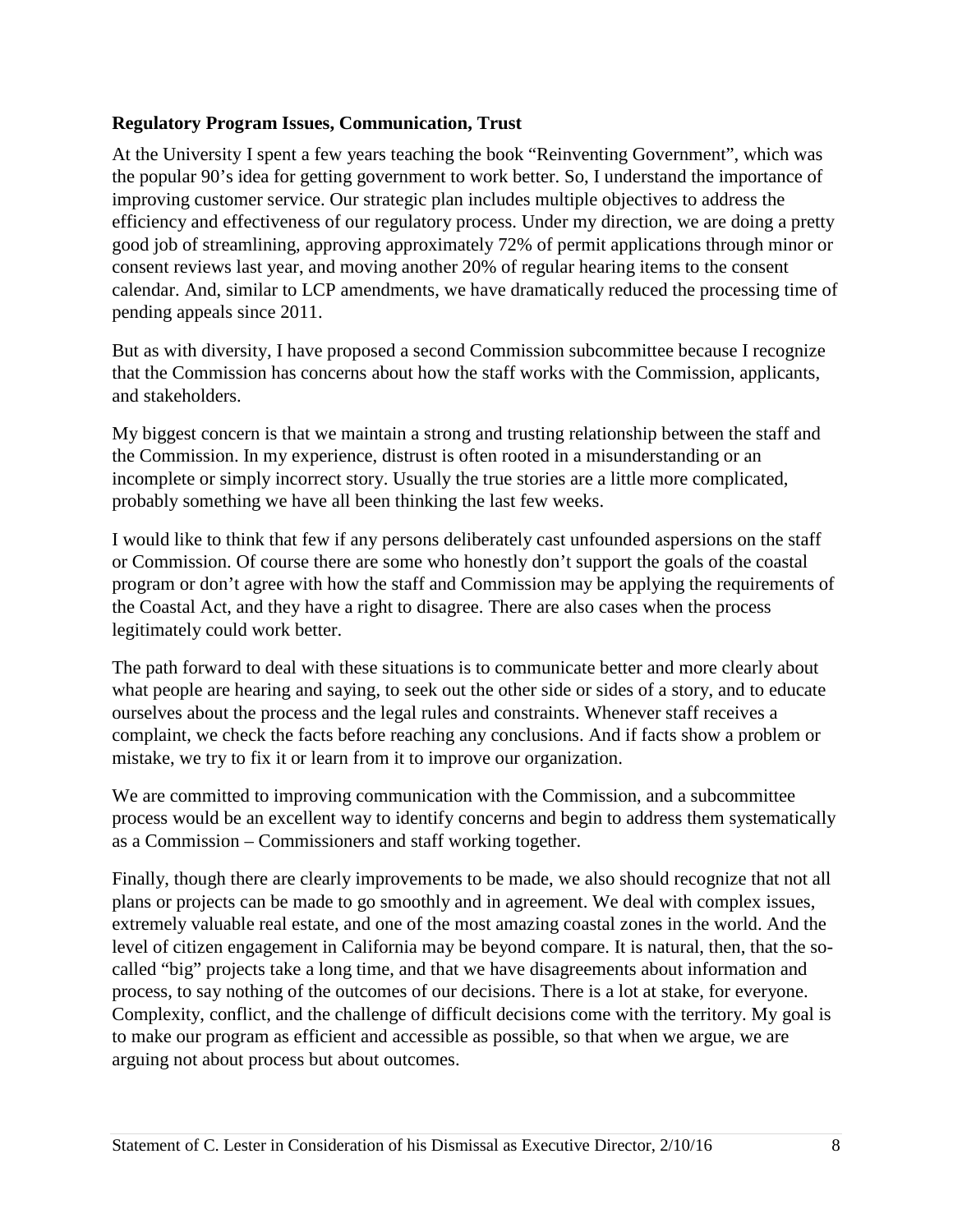## **Culture of Staff**

As a closing observation on my leadership and direction, I want to say a few words about the staff. Over the years some have criticized the culture of the staff, arguing that it needs to change, perhaps be less independent and more user-friendly. But in considering this critique, I think it is important to distinguish independence from engagement.

The role of an independent staff has always been central to the success of the Commission's program, and a necessary counterpart, by design, to the equally essential role of the Commissioners as independent public decision-makers. Because you are a quasi-judicial body that must make its decision in public as a body, we must keep the role of staff – making recommendations – and the role of the Commission – deciding on recommendations – at arm's length until the public hearing. For if the two intertwine, than the recommendation, or a Commission decision or our decision process will be untrustworthy. The strength of our program lies in the integrity of the public decision process.

But I remind the staff all of the time that we can work collaboratively with the public, local governments, applicants, and the Commission while still maintaining our independence when it comes time to develop and make recommendations. And I think my leadership on and commitment to increasing staff engagement is manifest in the changes we have made in how we work, and more important, in the some of the decisions that I have summarized today. Can we improve still more? Absolutely, we can always improve, and I have offered a path forward.

Distinct from issues of engagement, though, the critique of staff independence goes to the heart of my job. One of my primary responsibilities is to lead and manage the staff to bring you impartial, objective, and well-reasoned recommendations. I believe that I have been delivering on this front, especially when you consider the complexity, volume and monthly pace of our work. And on the major, most controversial matters we deal with, I believe we produce some of the finest staff work in our field.

Let's not forget that the Commission is a tough audience too. There are 12 of you that vote, each of you uniquely discerning, bringing your own concerns and perspectives to the table. Reasonable people may disagree about how to achieve the broad policies of the Coastal Act, as witnessed by the split Commission votes we see from time to time. That doesn't make a recommendation or the process flawed; it reflects the honest and democratic character of our mission to protect the coast.

As staff we are continually striving to improve our staff recommendations, to bring you our best professional judgment on the facts, and the law as applied to those facts. And as I said in my memo of last week, to the extent the Commission desires to explore goals and direction with respect to the implementation of the Coastal Act, we can hold more public workshops to engage the issues together. I am prepared to do so, including conducting a workshop this year on Coastal Act Section 30240 concerning protection of sensitive habitat areas.

There is no doubt that the staff culture at the Commission is strong, but in the end I am not talking about the deeply held values of coastal and environmental protection that I think probably everyone in this room holds. I am talking about our belief in the rule of law, evidence and